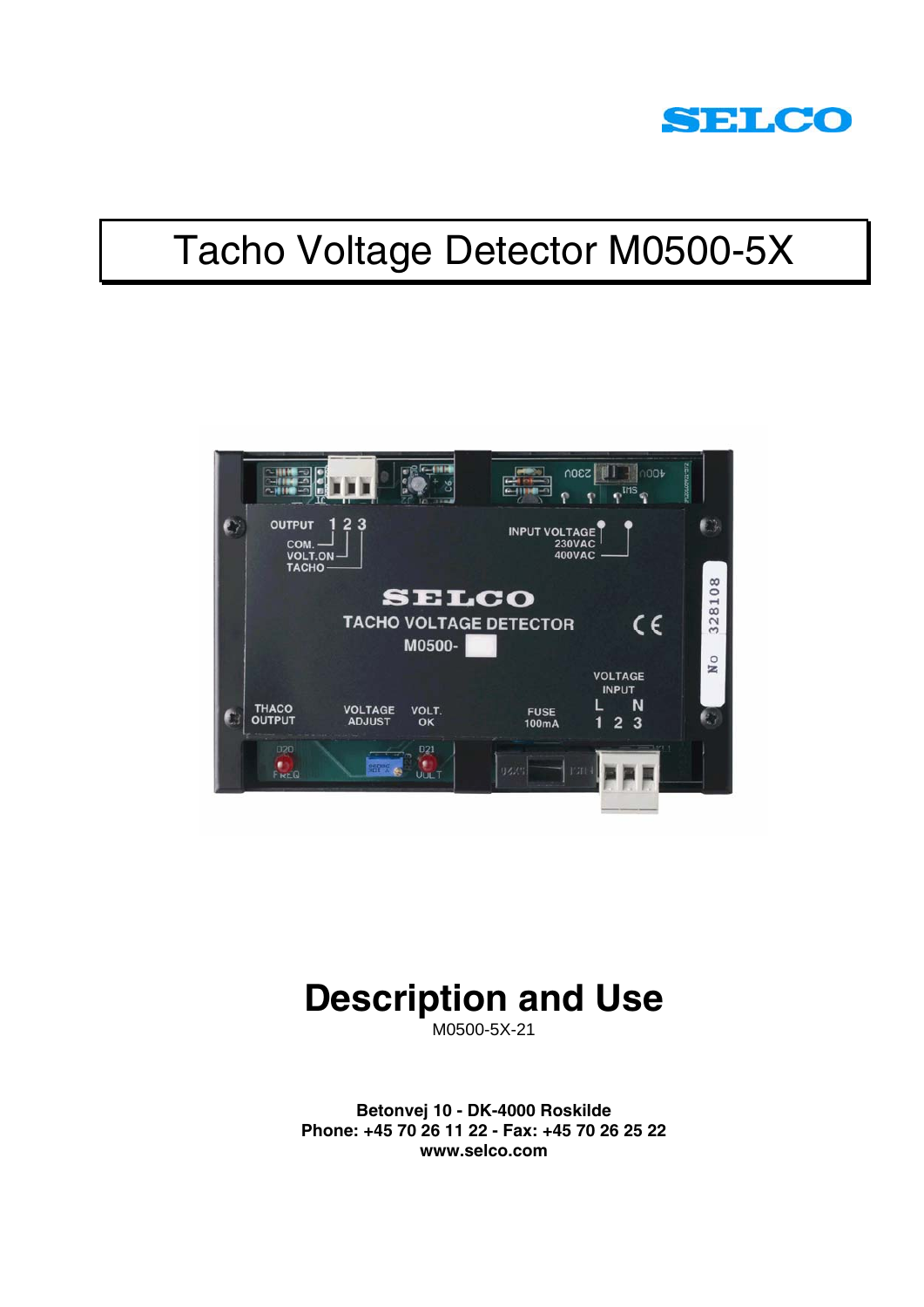

### **Tacho Voltage Detector M0500-5x**

The SELCO Tacho Voltage Detector M0500-5x is for use with the SELCO Engine Controller M2000 and the SELCO Emergency Controller M2100.

The unit can be used with these controllers as an alternative to a voltage relay and a tacho relay with 3 levels.

It is mounted in the K0850 Enclosure. This enclosure has a DIN rail fixture. Alternatively it can be mounted directly on the back of the Engine Controller M2000 or the Emergency Controller M2100.

The unit has two voltages to be selected on a switch, for example 230V / 400V.

The inputs to the unit are simply taken from the generator output (L/L or L/N) which at the same time are used as supply for the unit.

The unit has two open collector outputs for connection to the controllers: "Tacho Out" and "Gen. Volt On".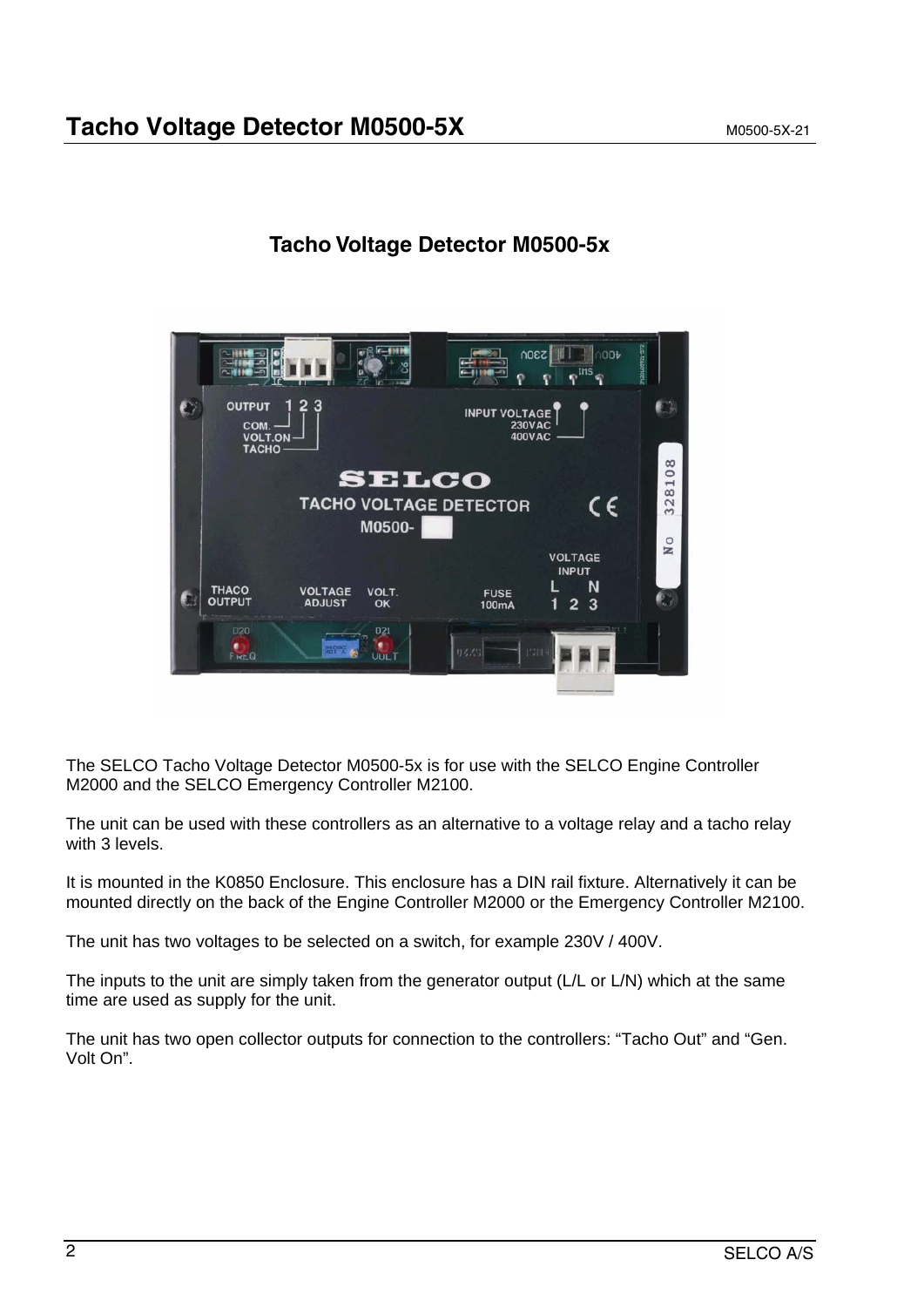#### **Tacho Out:**

The "Tacho Out" will give a square wave input to the controllers with the same frequency as the generator frequency. The output is an open collector output, present over a very wide generator voltage range, from very low voltages and up to above the nominal voltage. The input signal from the generator is filtered in order to make sure that the output signal is representing the frequency of the generator correctly.

When the output signal is present the LED "Tacho" will be indicating.

"Tacho Out" on terminal B3 is connected to 8 of the Engine Controllers M2000 and M2100 and "Com." on terminal B1 is connected to terminal 29 of the controllers.

When connected to a controller there will be a square wave voltage with the generator's frequency. In the controller this frequency will be detected as follows:

| More than 33%: | Crank disconnect |
|----------------|------------------|
| More than 90%: | Normal RPM       |
| More than 115% | Overspeed        |

All three functions are used in connection with the M2100, but the M2000 only needs two functions: Crank disconnect 33% and Overspeed 115%.

### **Gen. Volt On:**

This output is used in connection with the Emergency Controller M2100. This is also an open collector output. The generator's voltage is measured and the output is indicating, when the voltage is sufficiently high (f. ex. 90% of nominal voltage) to allow transfer and load on the emergency generator.

When the output signal is present the LED "Gen. Volt on" will be indicating.

"Gen. Volt on" on terminal B2 is connected to 7 of the M2100. With this connection the terminal will go low, when the generator is on sufficiently high voltage.

This output is on delivery pre-adjusted to indicate at 90 % of nominal voltage, but it can be adjusted to other voltages on the "Volt Adj." potentiometer.

#### **Type Selection:**

Type Voltages

M0500-51 230V / 400V